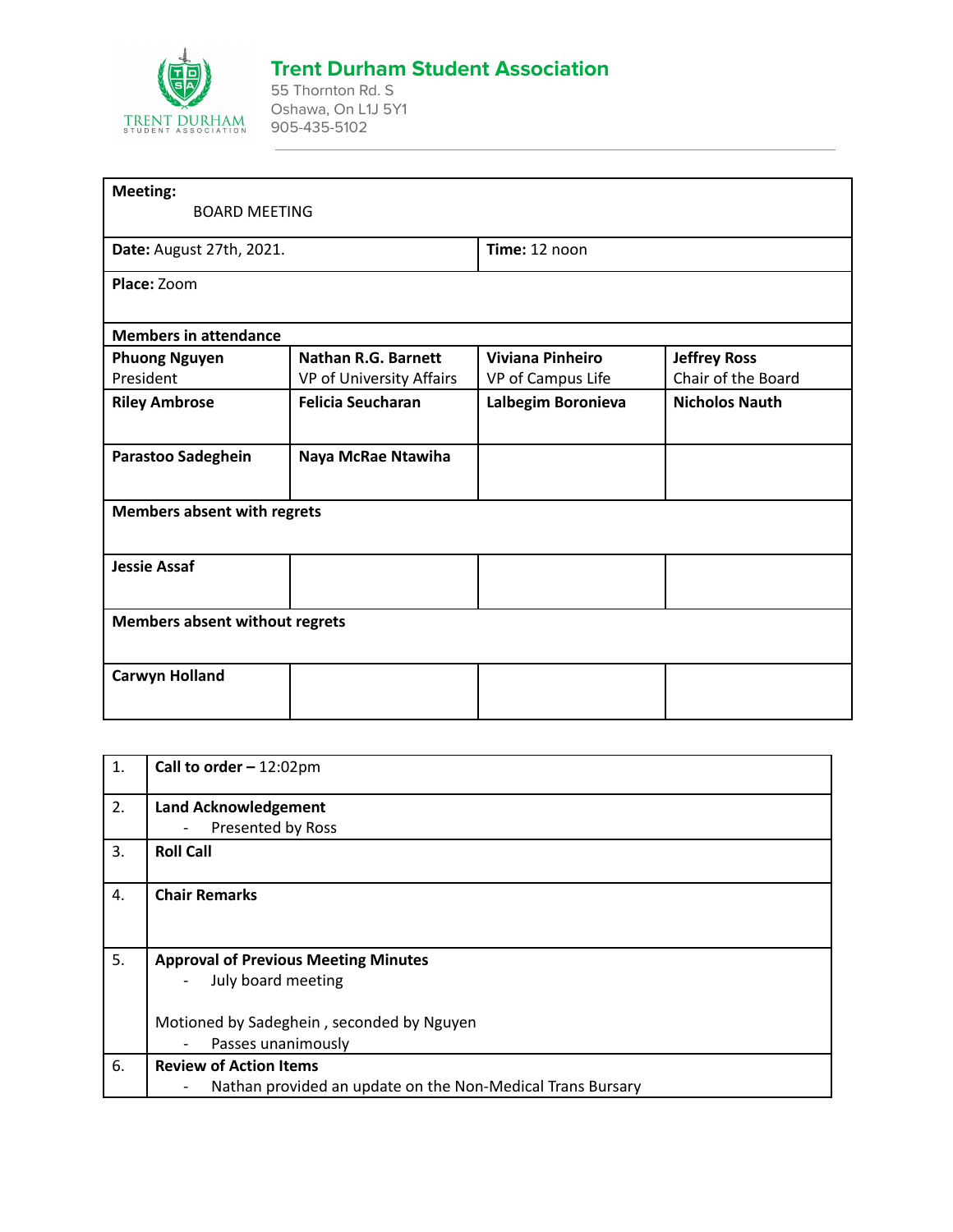

| 7.  | <b>Call for New Business</b>                                                                  |
|-----|-----------------------------------------------------------------------------------------------|
|     |                                                                                               |
|     | Nguyen adding new business - Election dates                                                   |
|     | Barnett adding new business - Executive transition document                                   |
|     |                                                                                               |
|     | Motioned by Sadeghein, seconded by McRae Ntawiha                                              |
|     | Passes unanimously                                                                            |
|     |                                                                                               |
|     |                                                                                               |
|     |                                                                                               |
| 8.  | <b>Approval of Agenda</b>                                                                     |
|     |                                                                                               |
|     | Motioned by Ambrose, seconded by Nguyen                                                       |
|     |                                                                                               |
|     | Passes unanimously                                                                            |
| 9.  | <b>Declaration of Conflict of Interest</b>                                                    |
|     |                                                                                               |
|     | None                                                                                          |
| 10. | <b>Executive Updates</b>                                                                      |
|     |                                                                                               |
|     | Overview of exec updates (Attached in board drives)                                           |
|     |                                                                                               |
|     | The three executives gave an update of what they have been working on over the past month in  |
|     | August.                                                                                       |
|     |                                                                                               |
|     | No questions asked                                                                            |
|     |                                                                                               |
| 11. | <b>Board Updates</b>                                                                          |
|     | None                                                                                          |
| 12  | <b>International Student Support Check In</b>                                                 |
|     |                                                                                               |
|     | Boronieva wanted to get an update on this topic.                                              |
|     |                                                                                               |
|     |                                                                                               |
|     | Nguyen explained what she has been doing to work on this topic. She brought this up with the  |
|     | Manager at Trent Durham on ways in which we can better support International students.        |
|     | International students are advised to . Nguyen has also been in touch with the incoming       |
|     | International student ambassador, the hope is that the TDSA can partner with them more often  |
|     |                                                                                               |
|     | to support International students                                                             |
|     |                                                                                               |
|     | Boronieva: That means we won't have anyone physically on the Durham campus                    |
|     | Nguyen: Unfortunately no, as that would require extra money from the University.              |
|     |                                                                                               |
|     | Sadeghein expressed her frustration about having to direct International students to the PTBO |
|     |                                                                                               |
|     | campus instead of them getting the support in the Durham campus.                              |
|     |                                                                                               |
|     | Ambrose is wondering what the next steps are. He believes the answer from the University is   |
|     | not sufficient as it ignores the problem.                                                     |
|     |                                                                                               |
|     |                                                                                               |
|     | Barnett: A lot of the next steps are going above the University and going directly to the     |
|     | government. Luckily for us, TDSA just joined CASA as an observer member. OUSA does lobby on   |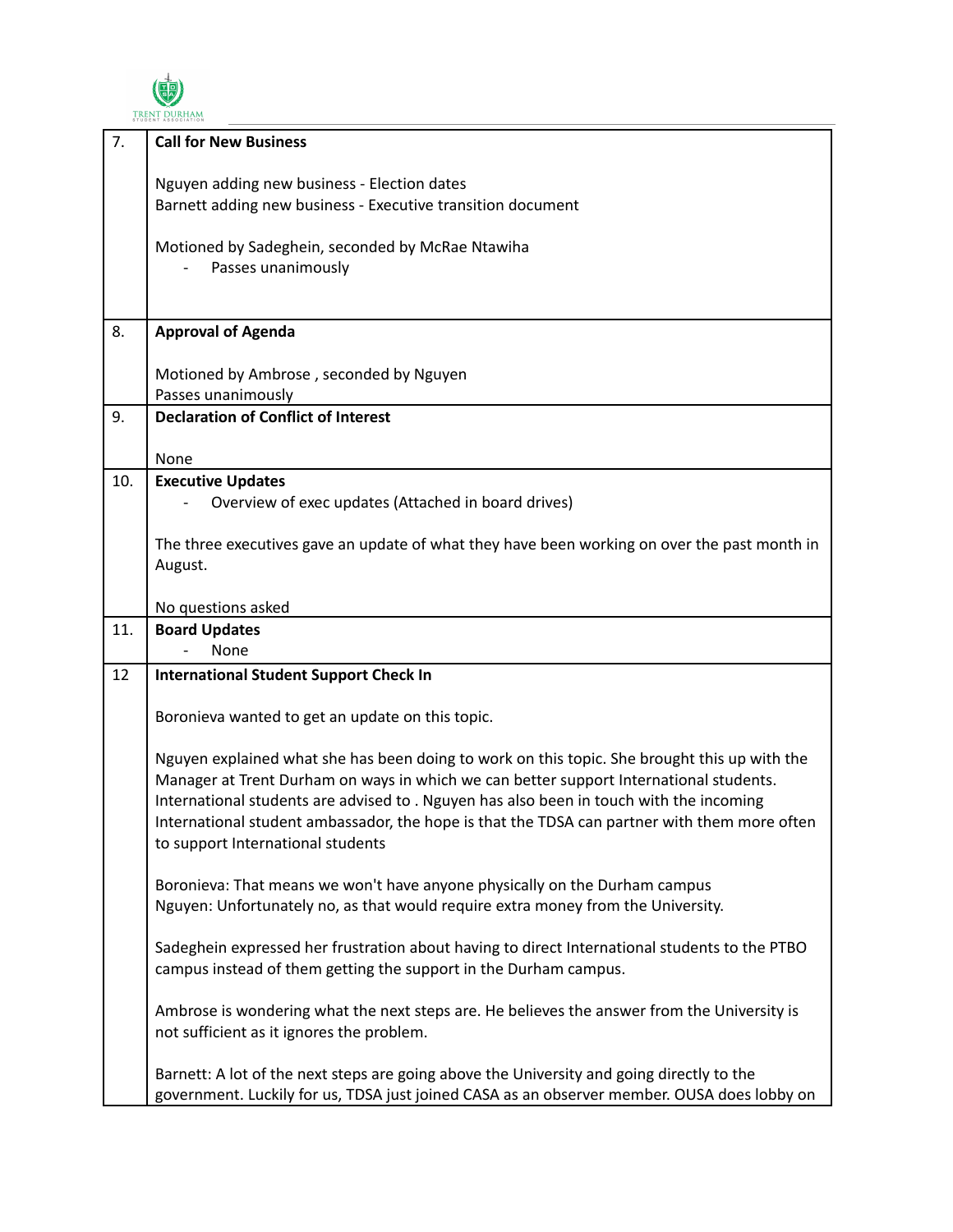

|    | behalf of International students but there is only so much that they can do since International<br>students fall under Federal government                                                                                                                                                                               |
|----|-------------------------------------------------------------------------------------------------------------------------------------------------------------------------------------------------------------------------------------------------------------------------------------------------------------------------|
|    | Boronieva expressed frustration that every year the International student fee goes up, but the<br>support hasn't gone up anymore.                                                                                                                                                                                       |
|    | Ambrose: Will the cost of covid test fall under the emergency bursary.<br>Nguyen: I see no reason why it can't fall under the emergency bursary. The emergency bursary<br>is here to support students.                                                                                                                  |
|    | Boronieva: Thank you for your effort. I hope we can continue to push the University on this<br>topic.                                                                                                                                                                                                                   |
| 13 | Final COVID update before the Fall Term                                                                                                                                                                                                                                                                                 |
|    | Nguyen provided an update on Trent's Covid plan for the fall.                                                                                                                                                                                                                                                           |
|    | Ambrose: If you don't have the vaccine, does that mean you have to prove you have a negative<br>covid test.                                                                                                                                                                                                             |
|    | Nguyen: Probably. Due to the fact that not everyone will get the vaccine in time, this will be an<br>alternate option.                                                                                                                                                                                                  |
|    | Sadeghein: How will they (the University) know who is double vaccinated? Will teachers speak<br>up if students are not wearing masks                                                                                                                                                                                    |
|    | Nguyen: Questions have been asked by other student leaders, and the response I have gotten is<br>that it is all about the balance. There is a script for professors and TA's to follow to encourage<br>students to put mask on                                                                                          |
|    | Ambrose: Any update on if there is an outbreak in residence or if there is another lockdown                                                                                                                                                                                                                             |
|    | Nguyen: The Trent forward plan states that they are ready to deal with another lockdown if it<br>happens. There is a floor in the residence that is kept empty in case of emergency and outbreak.<br>Personally I think if we go back into a full lockdown, it would be messy and take professors a<br>while to adjust. |
|    | Barnett explained to the group the current system the University has in place to make sure<br>everyone who comes to campus fills out the COVID questionnaire.                                                                                                                                                           |
|    | Sadeghein feels that although the mandate has been put out, there isn't any transparency on<br>how it would be carried out.                                                                                                                                                                                             |
|    | Ambrose: Are we in favour of a coercive mandate or a cooperative mandate?                                                                                                                                                                                                                                               |
|    |                                                                                                                                                                                                                                                                                                                         |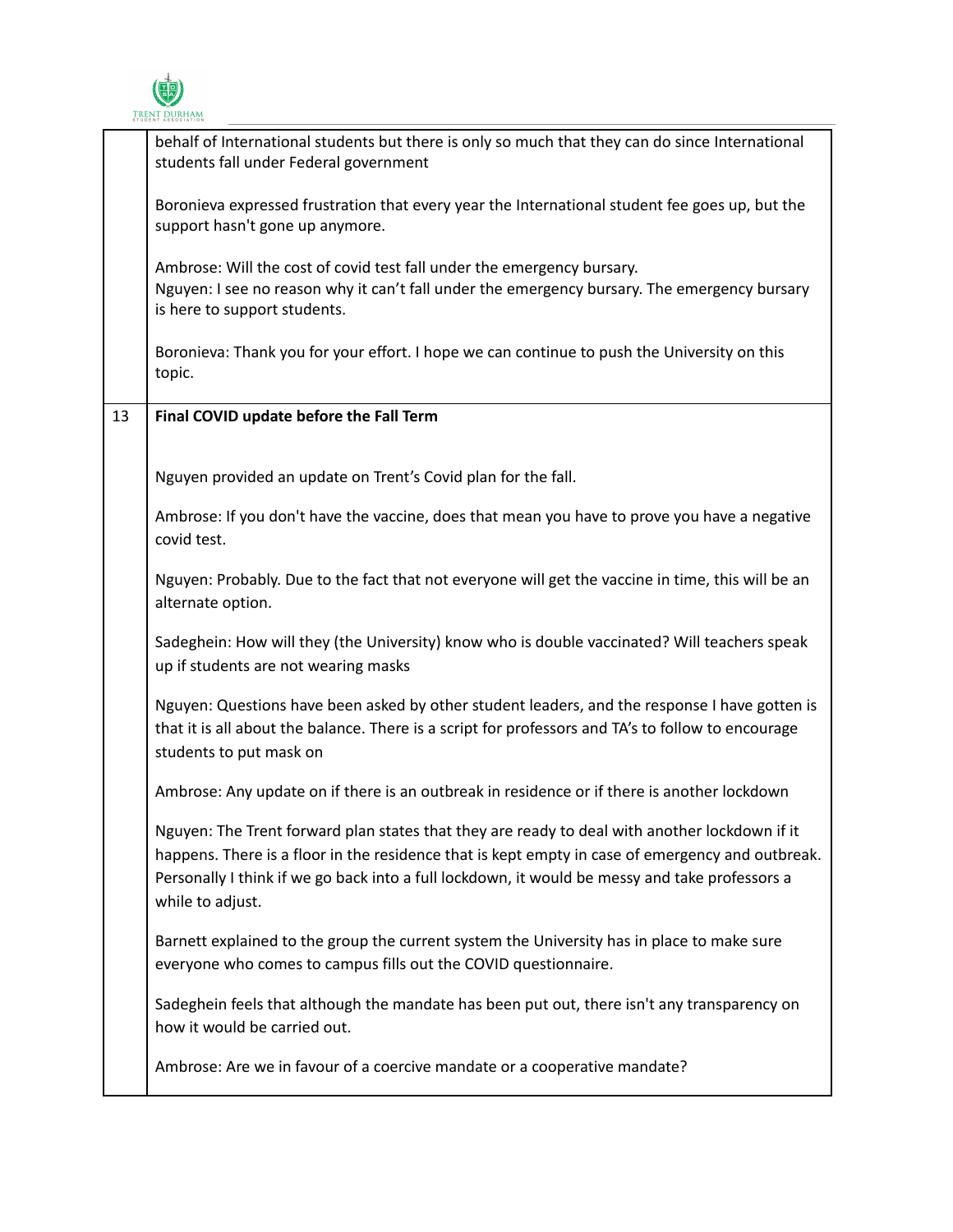

|     | Nguyen: If I were in a position to make a recommendation, the means of enforcement would be<br>to withhold grades/assessment until students comply.                                                                                                           |
|-----|---------------------------------------------------------------------------------------------------------------------------------------------------------------------------------------------------------------------------------------------------------------|
|     | Ambrose: What are the next steps?                                                                                                                                                                                                                             |
|     | Nguyen: I would like to keep badgering the University with our stances but the University knows<br>our stance already.                                                                                                                                        |
|     | Ntawiha: How does the covid testing protocol work? Could we have rapid testing on campus?                                                                                                                                                                     |
|     | Nguyen: In the PTBO campus, they have the health centre where they are going to do that. It is<br>not feasible here in Durham campus                                                                                                                          |
|     | Ambrose: Would it be possible to do something with Ontario Tech and Durham College                                                                                                                                                                            |
|     | Sadeghein: One thing I have noticed so far is that we say 'at PTBO campus they do this'. It feels<br>like Trent treats PTBO campus like a satellite campus when we aren't.                                                                                    |
|     | Boronieva: I agree with what Parastoo said. Trent Durham should be on the same level as PTBO<br>campus                                                                                                                                                        |
|     | Barnett: I do agree 100%. But by definition we are a satellite campus - while we pay the majority<br>of the same fees, there are some fees that we don't pay. A testing site on our campus wouldn't<br>work as we dont have the space or the bodies to do so. |
|     | Nguyen: Rapid tests are expensive, so the only alternative is to go to a hospital                                                                                                                                                                             |
|     | Boronieva: What we do at work is buy Rapid Test kits and we get the results in 5 minutes. These<br>ones are cheaper                                                                                                                                           |
|     | Barnett motioned that we move September Election dates agenda item to 14                                                                                                                                                                                      |
|     | Motioned by Barnett, Seconded by Nguyen                                                                                                                                                                                                                       |
|     | <b>Motion passes unanimously</b>                                                                                                                                                                                                                              |
| 14. | <b>September Election Dates</b>                                                                                                                                                                                                                               |
|     | Nguyen went over the rationale of why those dates were selected                                                                                                                                                                                               |
|     | Ambrose: Is there any room in case we don't get any nomination                                                                                                                                                                                                |
|     | Barnett: If we don't get any nomination, then we can hire a new board member                                                                                                                                                                                  |
|     | <b>BIRT TDSA board of directors approves the election timeline</b>                                                                                                                                                                                            |
|     | Motioned by Nguyen, seconded by Pinheiro                                                                                                                                                                                                                      |
|     | Motion passes unanimously                                                                                                                                                                                                                                     |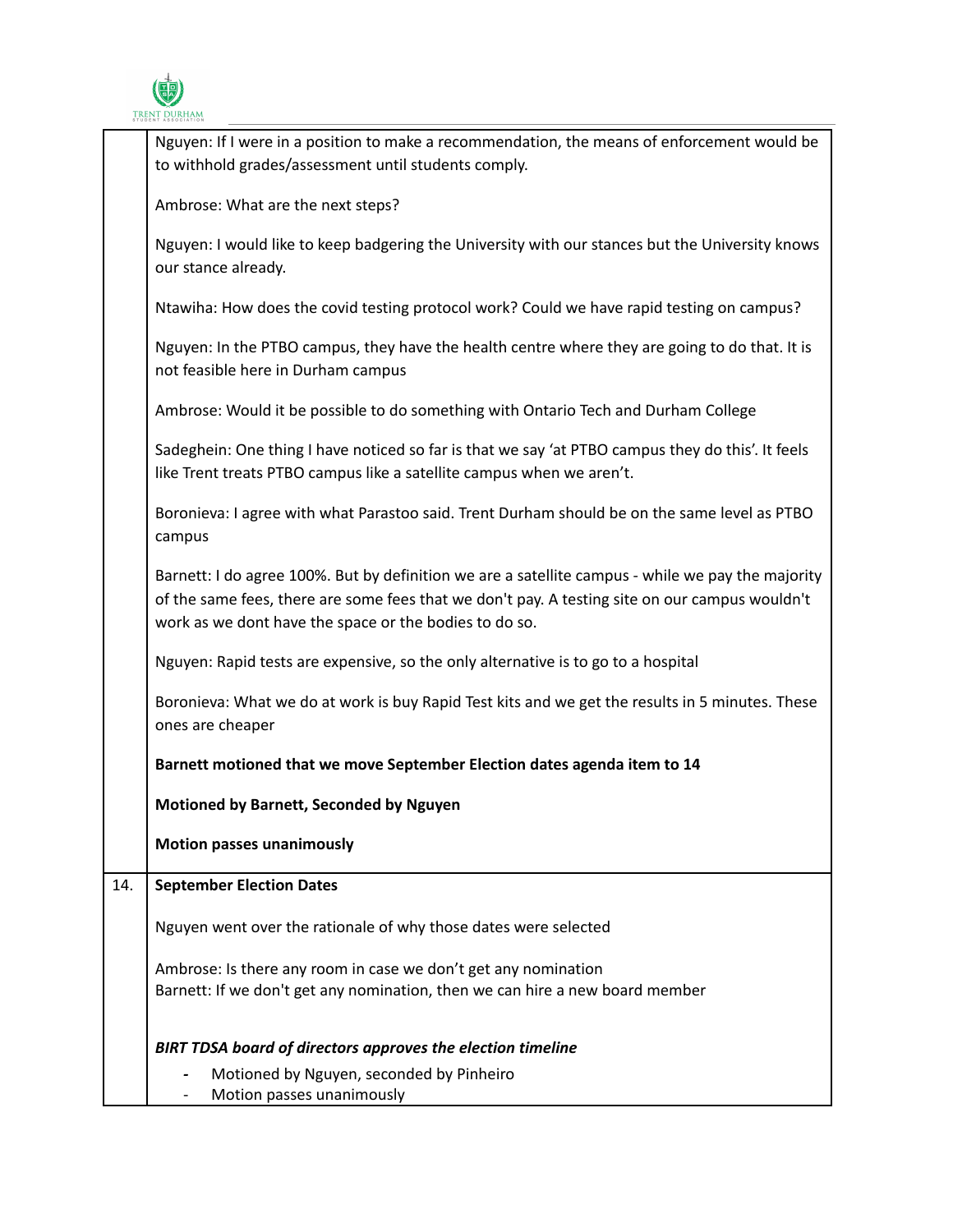

|     | <b>New Motion introduced:</b>                                                                      |
|-----|----------------------------------------------------------------------------------------------------|
|     | BIRT Nguyen becomes the temporary chair (The chair's internet went out)                            |
|     | Motioned by Nguyen, Seconded by Barnett                                                            |
|     | Passes unanimously                                                                                 |
|     | <b>New Motion Introduced:</b>                                                                      |
|     | BIRT Nguyen reliquinshes chair (The chair's internet was resolved)                                 |
|     | Motioned by Nguyen, seconded by Sadeghein                                                          |
|     | <b>Passes unanimously</b>                                                                          |
| 15  | <b>Policy Updates</b>                                                                              |
|     | Nguyen went over the changes to the policies                                                       |
|     | Ambrose suggested additional changes which is friendly to the mover, Nguyen                        |
|     | Ambrose: There are additional changes to be made to these policies.                                |
|     | Barnett: I would suggest waiting until the ORD is formed before more in depth changes are<br>made. |
|     | BIRT TDSA board of directors approve the changes to policy 4, 6, 8, 13, and 17                     |
|     | Motioned by Nguyen, seconded by Sadeghein<br>Passes unanimously                                    |
| 16. | <b>By-law Updates</b>                                                                              |
|     | Nguyen went over the changes to the policies                                                       |
|     | BIRT TDSA board of directors approve the changes to the TDSA By-laws                               |
|     | Motioned by Nguyen, seconded by Sadeghein<br>Passes unanimously                                    |
| 17. | <b>Committee Selection</b>                                                                         |
|     | Barnett went over the responsibilities of the various committees.                                  |
|     | Sadeghein: How often do the committees meet?                                                       |